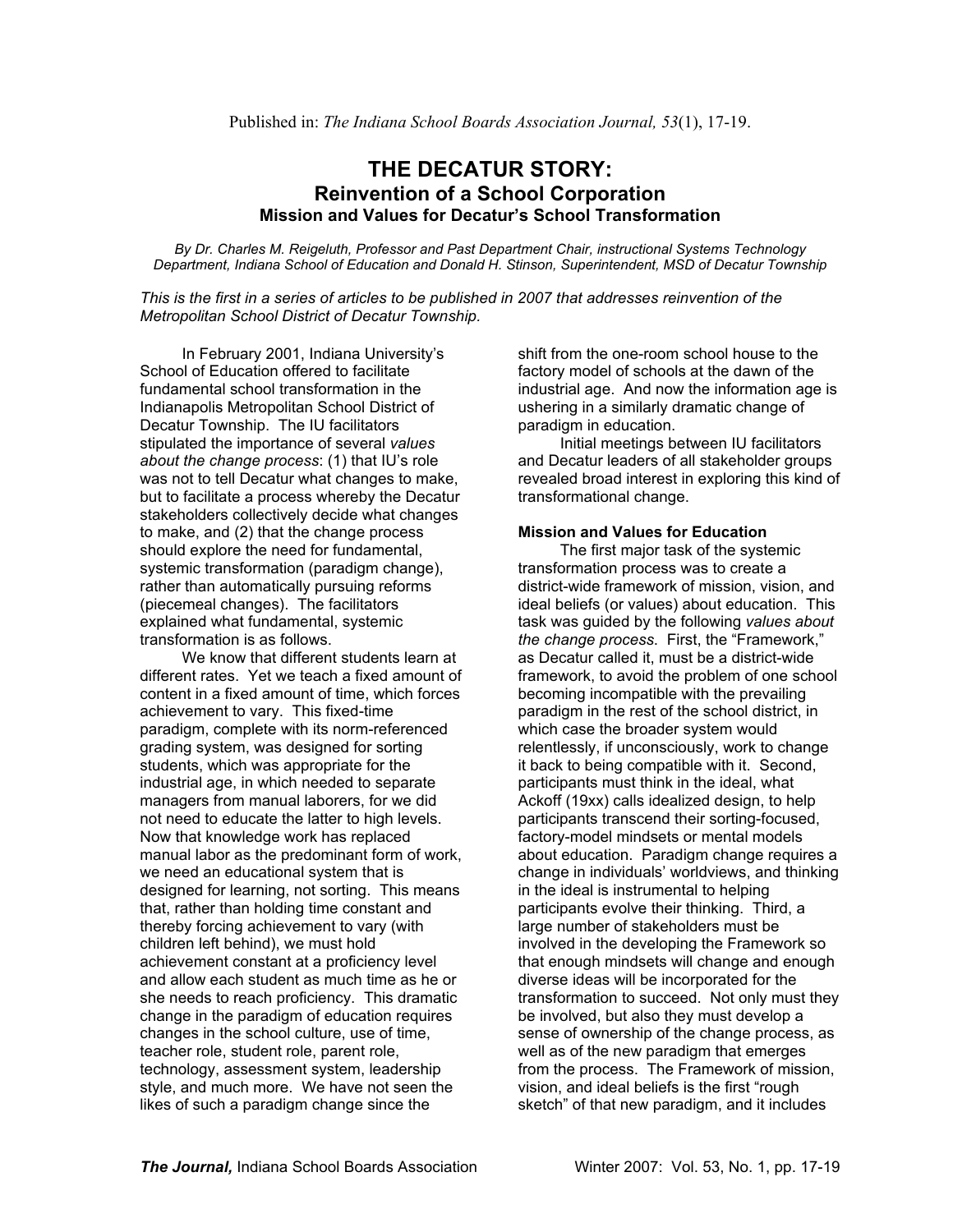determining the purpose of the new paradigm.

However, before this Framework could be developed, it was important to build an appropriate culture (or set of values) and understanding of the transformation process. This was done by forming a Core Team comprised of top leaders of the major stakeholder groups: the superintendent, a school board member, the president of the teachers' association, a building principal, and a PTA president. To this we should have added a highly respected non-teaching staff member. The Core Team adopted a set of process values as part of the new transformational culture: good communication is imperative, everyone is valuable, humility is important, and trust is essential. Other process values include: inclusiveness, empowerment, collaboration, consensusbuilding, disclosure, self-criticality, systemic thinking, mental models, idealized design, learning community, participatory leadership, and more.

When a strong enough transformational culture had been built, the Core Team expanded into a 25-member Leadership Team to create the district-wide Framework of Mission, Vision, and Ideal Beliefs. However, the Core Team took time to cultivate their culture in the Leadership Team, as well as to develop an understanding of paradigm change and why it is needed. Then they turned to developing the Framework, which is summarized in the box on the next page.

As the Decatur culture began to transform from an industrial-age model to an information-age model, many changes occurred, and learning became the new focus. These changes included the development of: (1) a collaborative relationship between the School Board and the Decatur Education Association, (2) the Challenger Learning Center, in which students work as teams in mission control and aboard a spacecraft as they test their decision-making skills and solve problems in this innovative, inquiry based, space-themed science and math simulation, (3) the Decatur Discovery Expeditionary Charter Academy, which is a 9-12 nontraditional charter high school organized by the MSD of Decatur Township, (4) support for \$140,000,000 in school construction programs, (5) the reinvention of Decatur Central High School into five small learning communities, and (6) the reinvention of the

school corporation with a new focus on learning.

Decatur's Journey toward Excellence is far from over, and the shape of the learningfocused paradigm of education is far from certain. However, what *is* certain is the crucial role that mission and values play in the Decatur transformation process. The process values have a powerful impact on the effectiveness of the transformation process, and the Framework of mission, vision, and ideal beliefs represent a steady compass for determining the purpose and guiding the nature of the changes we make as we design a truly learner-centered and learning-focused educational system to help every individual reach his or her potential.

Charles M. Reigeluth's research and service work focus on facilitating systemic transformation of school districts. He may be contacted at reigelut@indiana.edu.

For more information about Decatur's systemic transformation effort, visit http://www.indiana.edu/~syschang/decatur/ind ex.html.